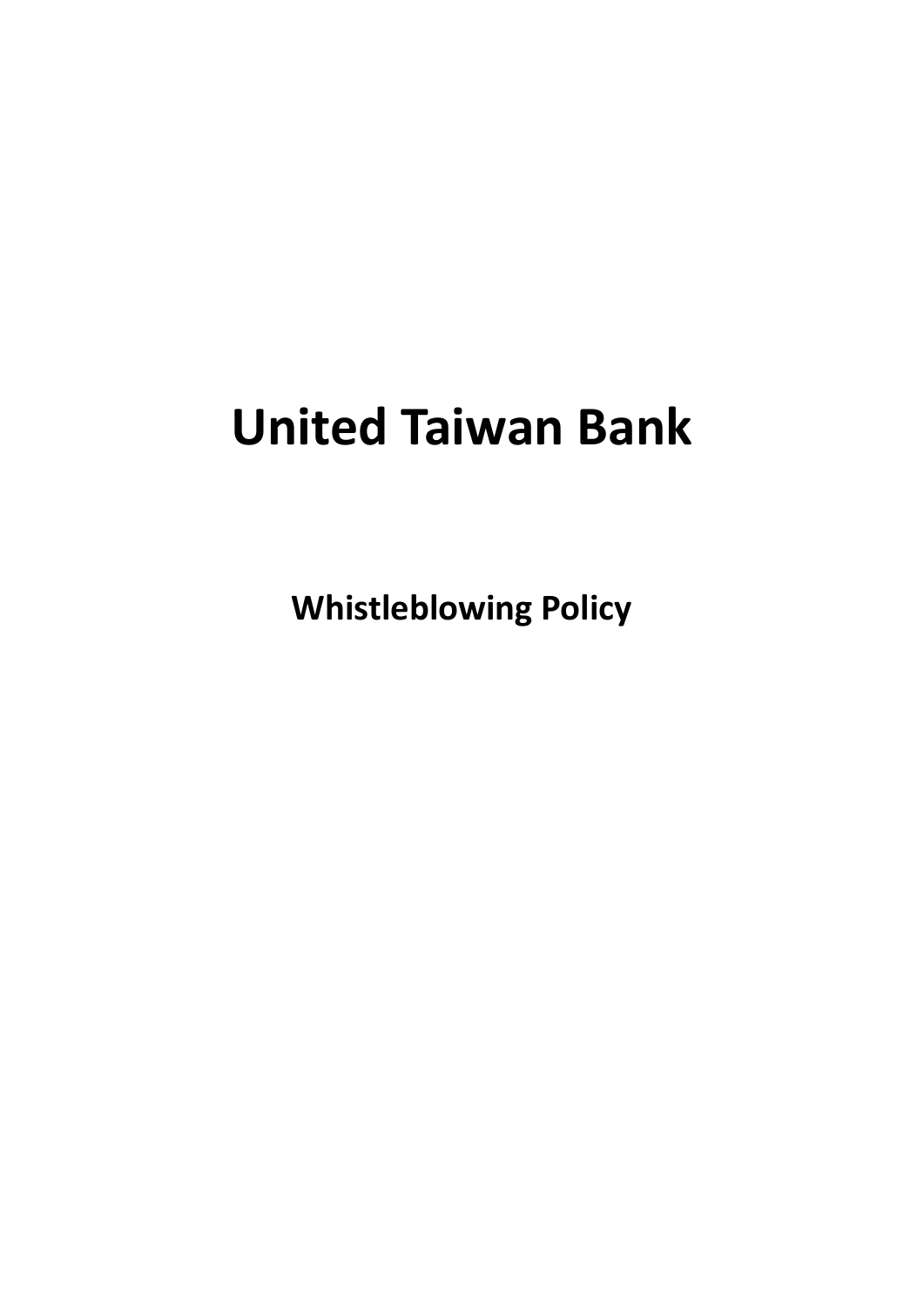# **Article 1.**

In order to avoid irregularities, to promote a robust operation and to protect the whistleblower, the Bank has set up the policy in acoordance with Article 34-2 of the "Implementation Rules of Internal Audit and Internal Control System of Financial Holding Companies and Banking Industries" of the Financial Supervisory Commission of the ROC and Article 21, § 1, 8° of the Belgian Banking Law.

# **Article 2.**

With whistleblower is meant the bank insiders and outsiders who provide evidence of undetected relevant wrongdoing or irregularity and who are assisting the bank to investigate in accordance with the measures and the procedures of the policy.

## **Article 3.**

Anyone may file a report to the compliance officer when discovering that a bank staff is involved with any of the following wrongdoings or irregularities during the business operations via the designated email or direct line:

- 1. In order to acquire or maintain advantage, directly or indirectly provides, accepts, promises or requests any illegitimate interest, or engages in other conducts that violate integrity or breach the fiduciary duty.
- 2. Any crime, corruption, or potential legal violation.

The Bank shall set up and announce the email and direct line for the whistleblower on the bank's website.

The reported case from email or direct line will be reviewed by the Compliance Officer. The case will be either investigated by himself or the designated independent personnel member based on its type, specificity and pattern.

## **Article 4.**

The reported case referred in paragraph 3, Article 3 shall be handled in accordance with the following procedure:

- 1. The Compliance Officer will be in charge of the investigation when a Director or the Deputy Managing Director or above of the bank is involved in the reported case;
- 2. The designated personnel member referred in paragraph 3, Article 3 will be in charge of the investigation when a manager or the staff member is involved in the reported case.

The reported case referred in  $2^{nd}$  subparagraph, if necessary, will be investigated by the Compliance Officer directly.

The whistleblower shall at least provide the following information:

- 1. Name, ID number and the reachable contact details such as address, telephone number and email of the whistleblower.
- 2. Name of the accused person or other information which can be used to identify the accused person's identity.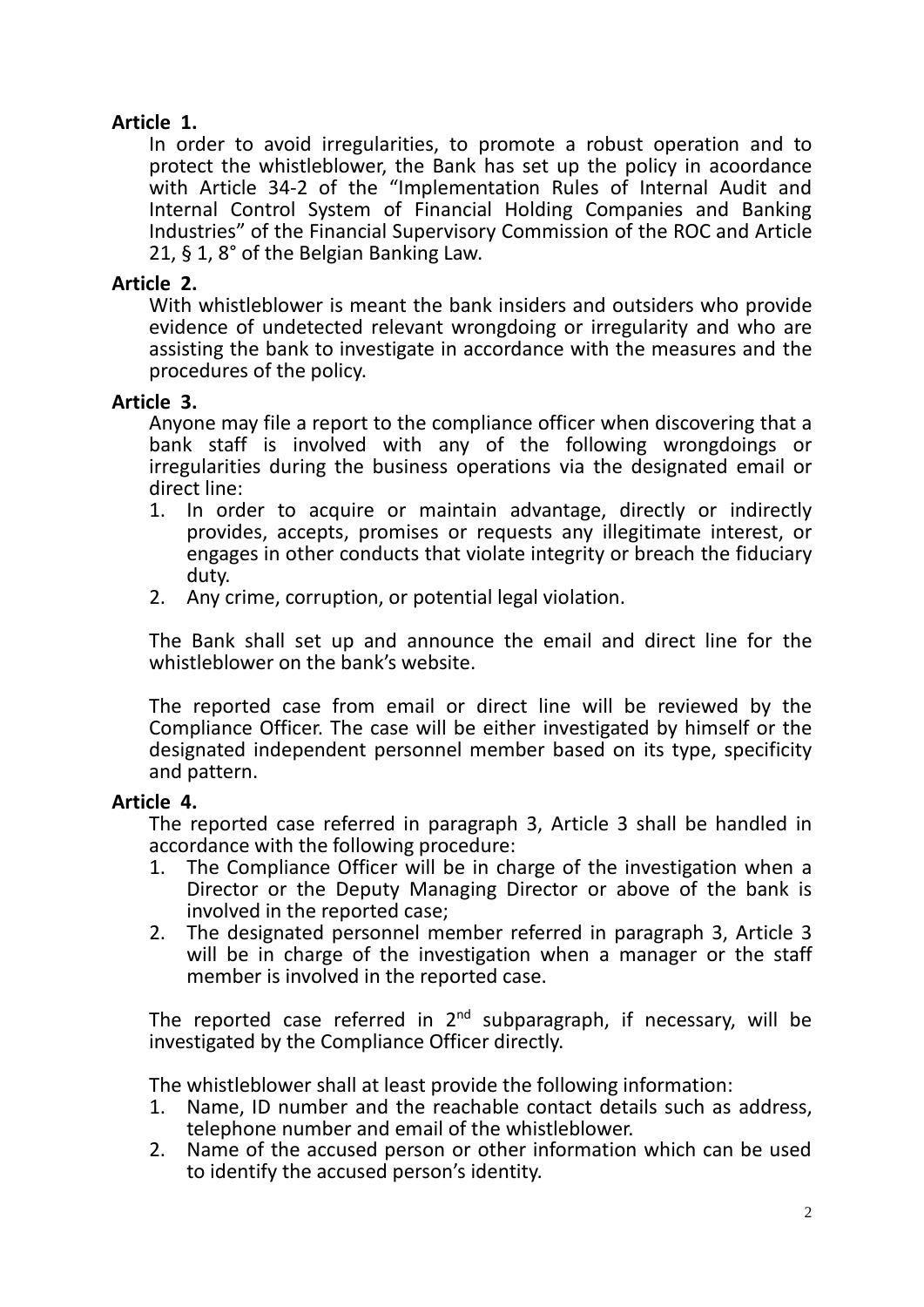3. Supporting facts available for investigation.

Except for the information referred to in the  $2^{nd}$  and  $3^{rd}$  subparagraph of the previous paragraph and provided by the whistleblower, the bank will not accept any case reported in an anonymous and impersonative, false way.

## **Article 5.**

The bank shall do the necessary investigation about the reported case referred to in Article 4. The related department and staff of the bank shall cooperate with the investigation and provide assistance.

Any person with conflict of interests shall recuse himself from the acceptance and investigation of the reported case.

The bank will not investigate or cease the investigation if the reported case meets any of the following criteria :

- 1. No supporting facts;
- 2. The reported case is a malicious attack or false.
- 3. The reported case is the same case as the one where the investigation process is ended and the whistleblower can not provide any new facts or new evidence.
- 4. The reported case has been under judicial investigation, brought to trial by the judiciary, or not prosecuted, deferred prosecution or a final judgement.
- 5. Unrelated to the operations of the bank.
- 6. Related to the private moral of the bank staff, the gender equality in employment, the working conditions, other stipulations from related law and regulation or the bank policy or the reported case does not meet the criteria referred in Article 3.

In case there are different reported cases for the same accused person and the facts are identical, the bank may investigate the cases simultaneously.

If the accused person is a Director or the Deputy Managing Director or above, the Compliance Officer must prepare the investigation report and submit it to the Audit and Risk Committee for deliberation and report it to the Board of Directors and the parent bank.

When material misconduct or likelihood of material impairment to the bank comes to the awareness upon investigation, the bank shall immediately prepare the report and notify the Audit and Risk Committee, the Board of Directors and the parent bank in a written form. The bank shall report or file the major incident, or material violation discovered with the relevant authorities. Except in case the whistleblower cannot be reached, the bank must notify the whistleblower of the resuts in writing or otherwise within 30 days after the investigation is concluded. The notification also has to be done for the cases not to be investigated or ceased from investigation referred to in the  $3<sup>rd</sup>$  paragraph of this article.